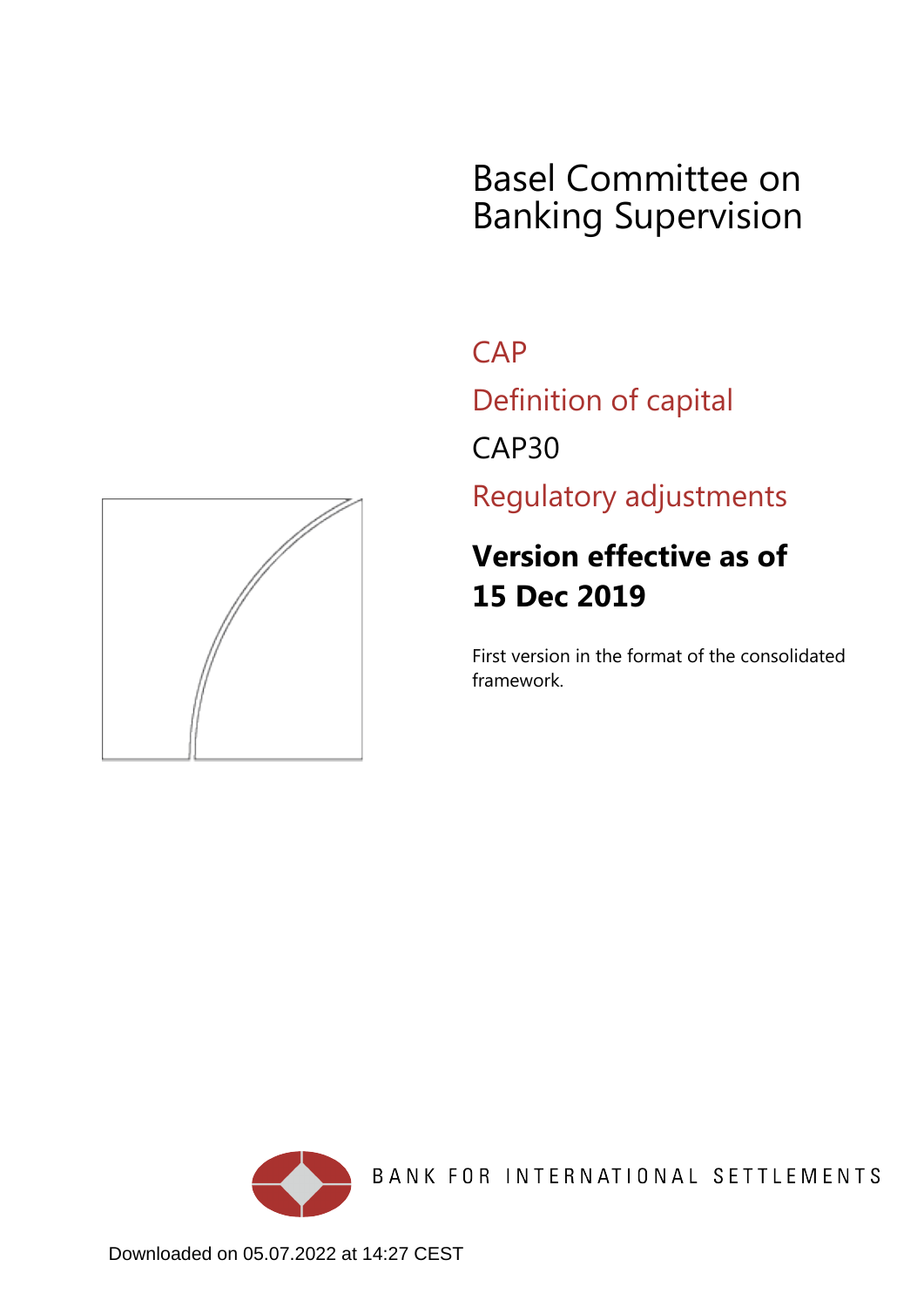*© Bank for International Settlements 2022. All rights reserved.*

Downloaded on 05.07.2022 at 14:27 CEST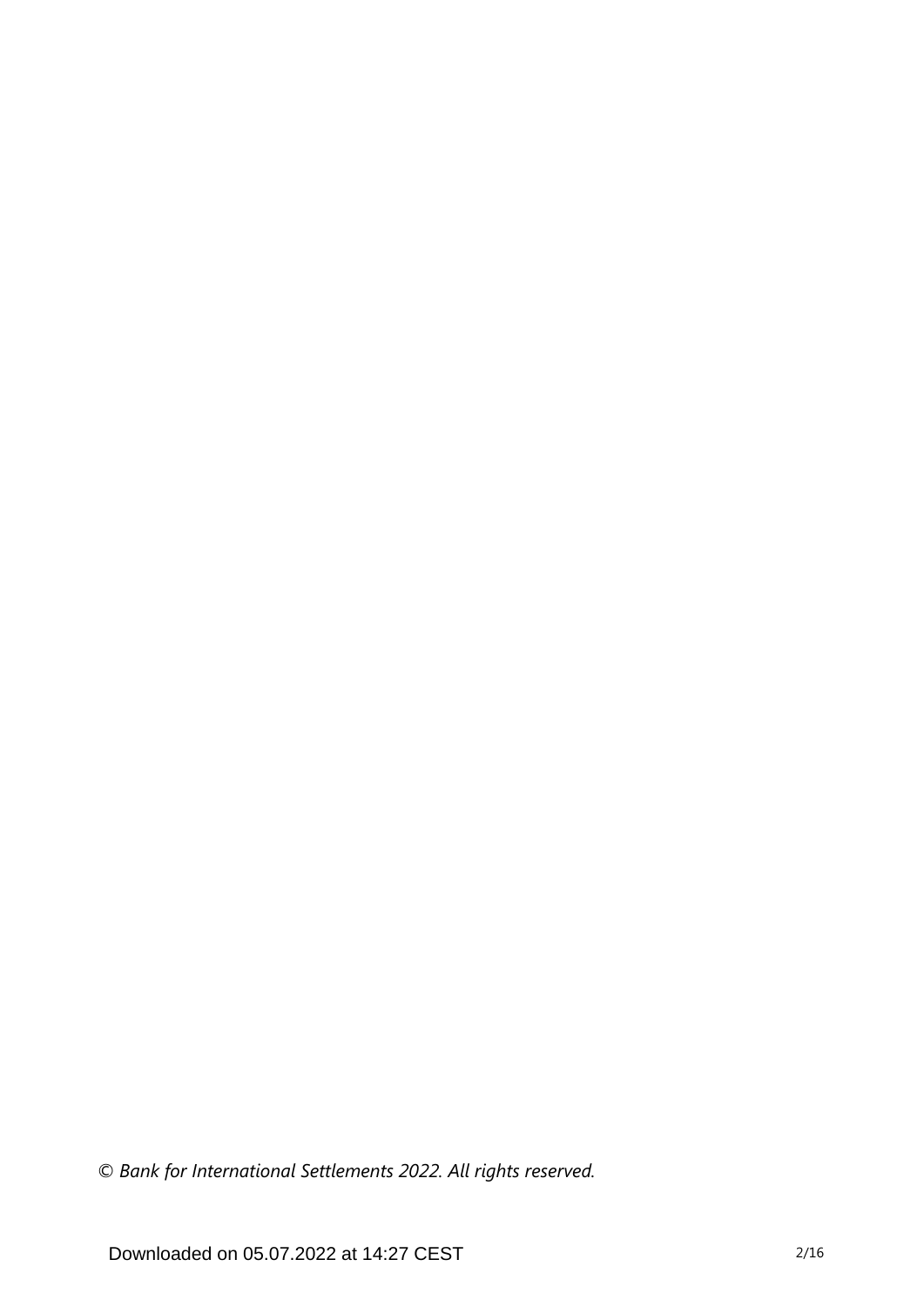## **Introduction**

- This section sets out the regulatory adjustments to be applied to regulatory capital. In most cases these adjustments are applied in the calculation of Common Equity Tier 1. **30.1**
- <span id="page-2-1"></span>**30.2** Global systemically important banks (G-SIBs) are required to meet a minimum total loss-absorbing capacity (TLAC) requirement set in accordance with the Financial Stability Board's (FSB) TLAC principles and term sheet. The criteria for an instrument to be recognised as TLAC by the issuing G-SIB are set out in the FSB's TLAC Term Sheet. Bank that invest in TLAC or similar instruments may be required to deduct them in the calculation of their own regulatory capital. $<sup>1</sup>$  $<sup>1</sup>$  $<sup>1</sup>$ </sup>

## *Footnotes*

<span id="page-2-0"></span>*[1](#page-2-1)*

- *Principles on Loss-absorbing and Recapitalisation Capacity of G-SIBs in Resolution, Total Loss-absorbing Capacity (TLAC) Term Sheet, Financial Stability Board, November 2015, available at [www.fsb.org/wp-content](http://www.fsb.org/wp-content/uploads/TLAC-Principles-and-Term-Sheet-for-publication-final.pdf) [/uploads/TLAC-Principles-and-Term-Sheet-for-publication-final.pdf](http://www.fsb.org/wp-content/uploads/TLAC-Principles-and-Term-Sheet-for-publication-final.pdf) . The regulatory adjustments for TLAC set out in [CAP30](https://www.bis.org/basel_framework/chapter/CAP/30.htm?tldate=20210228&inforce=20191215&published=20191215) relate to Section 15 of the FSB TLAC Term Sheet.*
- <span id="page-2-2"></span>For the purposes of this section, holdings of TLAC include the following, hereafter collectively referred to as "other TLAC liabilities": **30.3**
	- (1) All direct, indirect and synthetic investments in the instruments of a G-SIB resolution entity that are eligible to be recognised as external TLAC but that do not otherwise qualify as regulatory capital $^{2}$  $^{2}$  $^{2}$  for the issuing G-SIB, with the exception of instruments excluded by [CAP30.4;](https://www.bis.org/basel_framework/chapter/CAP/30.htm?tldate=20210228&inforce=20191215&published=20191215#paragraph_CAP_30_20191215_30_4) and
	- (2) All holdings of instruments issued by a G-SIB resolution entity that rank pari passu to any instruments included in [CAP30.3](https://www.bis.org/basel_framework/chapter/CAP/30.htm?tldate=20210228&inforce=20191215&published=20191215#paragraph_CAP_30_20191215_30_3)(1), with the exceptions of:
		- (a) instruments listed as liabilities excluded from TLAC in Section 10 of the FSB TLAC Term Sheet ("Excluded Liabilities"); and
		- (b) instruments ranking pari passu with instruments eligible to be recognised as TLAC by virtue of the exemptions to the subordination requirements in Section 11 of the FSB TLAC Term Sheet.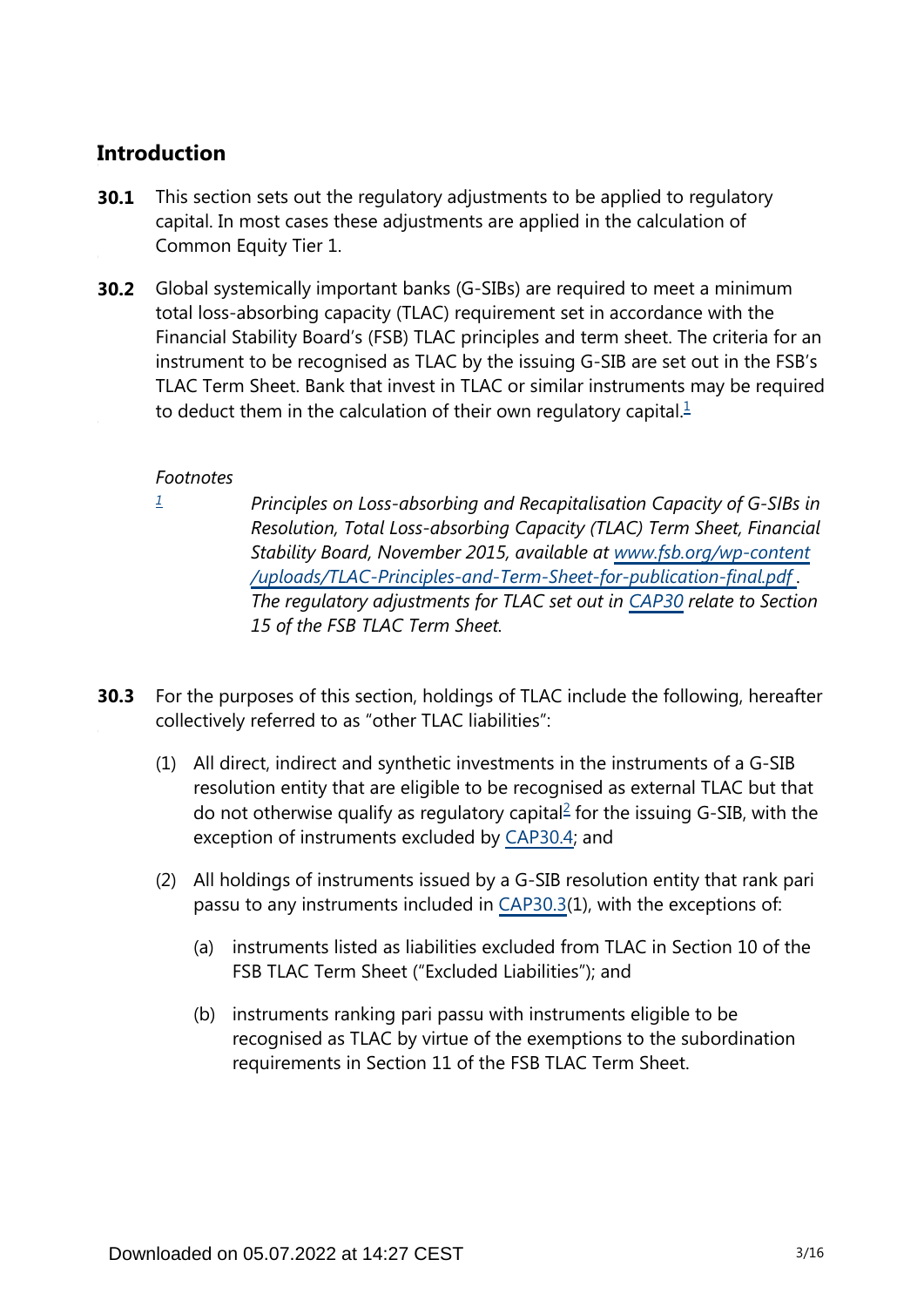### *Footnotes*

<span id="page-3-0"></span>*[2](#page-2-2)*

*Holdings of regulatory capital and other TLAC liabilities should reflect the investing bank's actual exposure to the issuer as regulatory capital or TLAC (ie it is not reduced by amortisation, derecognition or transitional arrangements). This means that Tier 2 instruments that no longer count in full as regulatory capital (as a result of having a residual maturity of less than five years) continue to be recognised in full as a Tier 2 instrument by the investing bank for the regulatory adjustments in this section. Similarly, holdings of other TLAC liabilities in the final year of maturity are still subject to the regulatory adjustments in this chapter even when such instruments no longer receive any recognition in TLAC for the issuer.*

- In certain jurisdictions, G-SIBs may be able to recognise instruments ranking pari passu to Excluded Liabilities as external TLAC up to a limit, in accordance with the exemptions to the subordination requirements set out in the penultimate paragraph of Section 11 of the FSB TLAC Term Sheet. A bank's holdings of such instruments will be subject to a proportionate deduction approach. Under this approach, only a proportion of holdings of instruments that are eligible to be recognised as external TLAC by virtue of the subordination exemptions will be considered a holding of TLAC by the investing bank. The proportion is calculated as: **30.4**
	- (1) the funding issued by the G-SIB resolution entity that ranks pari passu with Excluded Liabilities and that is recognised as external TLAC by the G-SIB resolution entity; divided by
	- (2) the funding issued by the G-SIB resolution entity that ranks pari passu with Excluded Liabilities and that would be recognised as external TLAC if the subordination requirement was not applied. $\frac{3}{2}$  $\frac{3}{2}$  $\frac{3}{2}$

### <span id="page-3-2"></span>*Footnotes*

<span id="page-3-1"></span>*[3](#page-3-2)*

*For example, if a G-SIB resolution entity has funding that ranks pari passu with Excluded Liabilities equal to 5% of risk-weighted assets (RWA) and receives partial recognition of these instruments as external TLAC equivalent to 3.5% of RWA , then an investing bank holding such instruments must include only 70% (= 3.5 / 5) of such instruments in calculating its TLAC holdings. The same proportion should be applied by the investing bank to any indirect or synthetic investments in instruments ranking pari passu with Excluded Liabilities and eligible to be recognised as TLAC by virtue of the subordination exemptions.*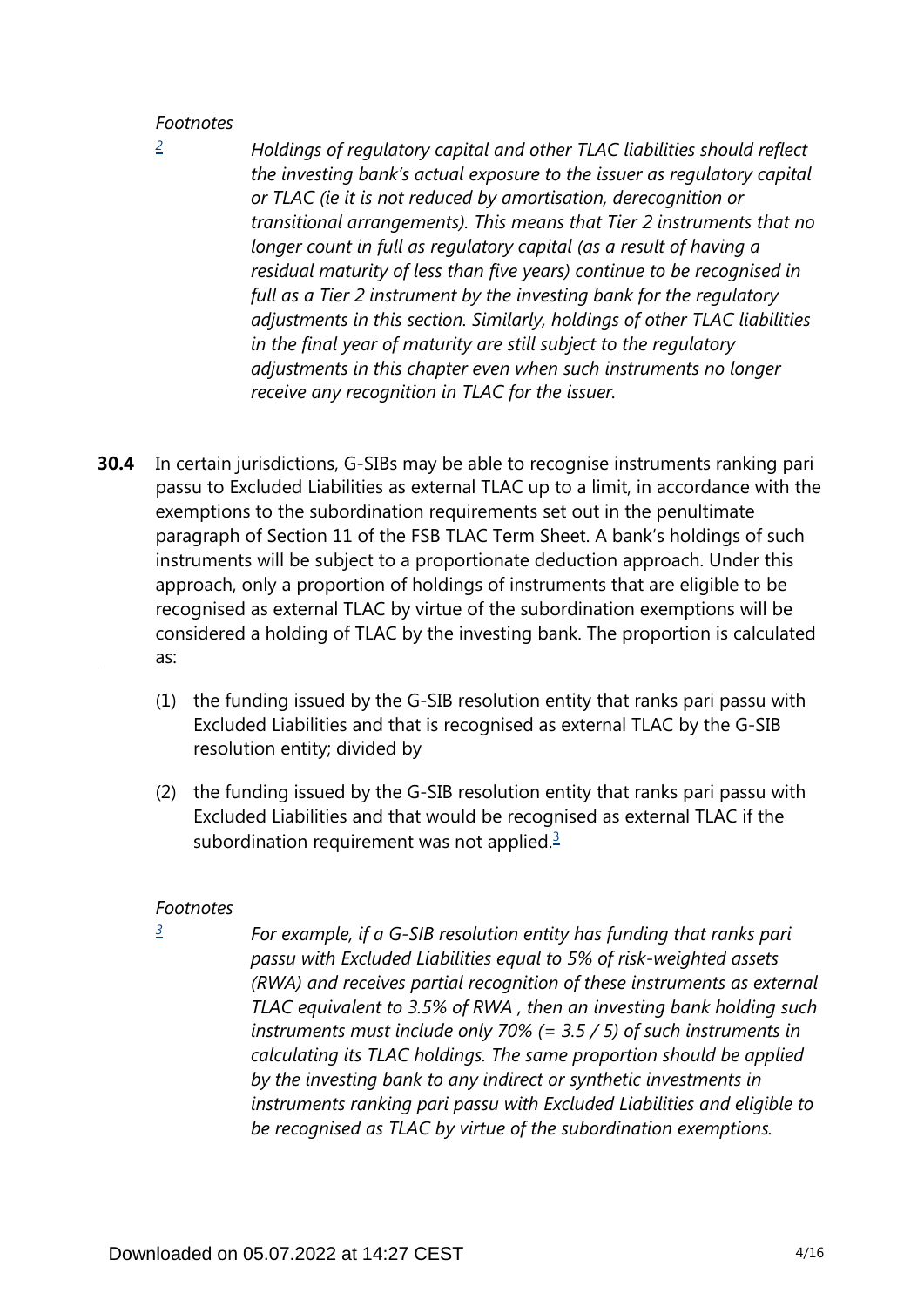- Under the proportionate deduction approach, banks must calculate their holdings of other TLAC liabilities of the respective issuing G-SIB resolution entities based on the latest available public information provided by the issuing G-SIBs on the proportion to be used. **30.5**
- <span id="page-4-1"></span>The regulatory adjustments relating to TLAC in [CAP30.18](https://www.bis.org/basel_framework/chapter/CAP/30.htm?tldate=20210228&inforce=20191215&published=20191215#paragraph_CAP_30_20191215_30_18) to [CAP30.31](https://www.bis.org/basel_framework/chapter/CAP/30.htm?tldate=20210228&inforce=20191215&published=20191215#paragraph_CAP_30_20191215_30_31) apply to holdings of TLAC issued by G-SIBs from the date at which the issuing G-SIB becomes subject to a minimum TLAC requirement.<sup>[4](#page-4-0)</sup> **30.6**

## *Footnotes*

<span id="page-4-0"></span>*[4](#page-4-1)*

*The conformance period is set out in Section 21 of the FSB TLAC Term Sheet. In summary, firms that have been designated as G-SIBs before end-2015 and continue to be designated thereafter, with the exception of such firms headquartered in an emerging market economy, must meet the TLAC requirements from 1 January 2019. For firms headquartered in emerging market economies, the requirements will apply from 1 January 2025 at the latest; this may be accelerated in certain circumstances.*

## **Goodwill and other intangibles (except mortgage servicing rights)**

- Goodwill and all other intangibles must be deducted in the calculation of Common Equity Tier 1, including any goodwill included in the valuation of significant investments in the capital of banking, financial and insurance entities that are outside the scope of regulatory consolidation. With the exception of mortgage servicing rights, the full amount is to be deducted net of any associated deferred tax liability (DTL) which would be extinguished if the intangible assets become impaired or derecognised under the relevant accounting standards. The amount to be deducted in respect of mortgage servicing rights is set out in the threshold deductions section below. **30.7**
- Subject to prior supervisory approval, banks that report under local GAAP may use the IFRS definition of intangible assets to determine which assets are classified as intangible and are thus required to be deducted. **30.8**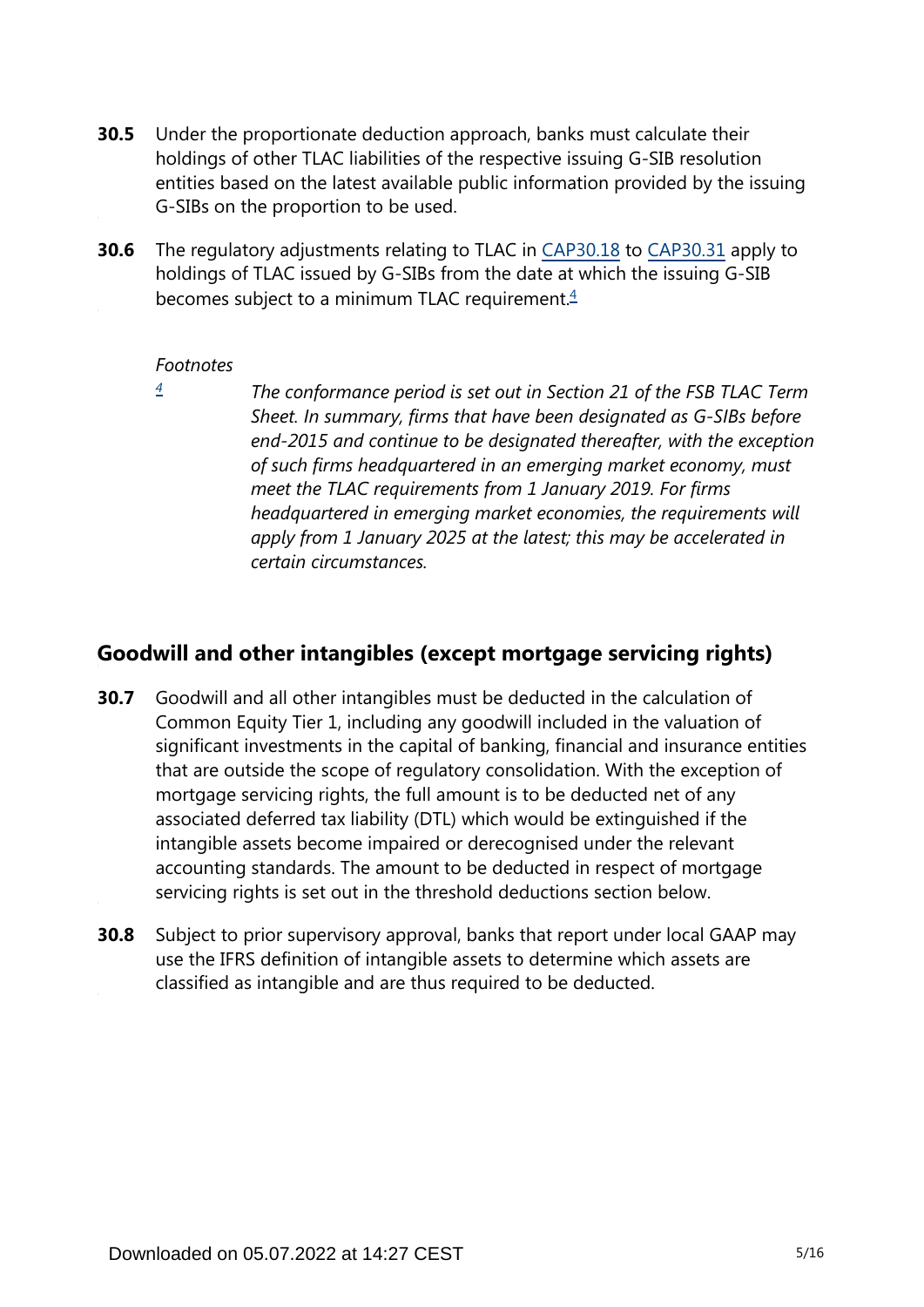## **Deferred tax assets**

- Deferred tax assets (DTAs) that rely on future profitability of the bank to be realised are to be deducted in the calculation of Common Equity Tier 1. DTAs may be netted with associated DTLs only if the DTAs and DTLs relate to taxes levied by the same taxation authority and offsetting is permitted by the relevant taxation authority. Where these DTAs relate to temporary differences (eg allowance for credit losses) the amount to be deducted is set out in [CAP30.32](https://www.bis.org/basel_framework/chapter/CAP/30.htm?tldate=20210228&inforce=20191215&published=20191215#paragraph_CAP_30_20191215_30_32) to [CAP30.34.](https://www.bis.org/basel_framework/chapter/CAP/30.htm?tldate=20210228&inforce=20191215&published=20191215#paragraph_CAP_30_20191215_30_34) All other such assets, eg those relating to operating losses, such as the carry forward of unused tax losses, or unused tax credits, are to be deducted in full net of deferred tax liabilities as described above. The DTLs permitted to be netted against DTAs must exclude amounts that have been netted against the deduction of goodwill, intangibles and defined benefit pension assets, and must be allocated on a pro rata basis between DTAs subject to the threshold deduction treatment and DTAs that are to be deducted in full. **30.9**
- **30.10** An overinstallment of tax or, in some jurisdictions, current year tax losses carried back to prior years may give rise to a claim or receivable from the government or local tax authority. Such amounts are typically classified as current tax assets for accounting purposes. The recovery of such a claim or receivable would not rely on the future profitability of the bank and would be assigned the relevant sovereign risk weighting.

# **Cash flow hedge reserve**

- **30.11** The amount of the cash flow hedge reserve that relates to the hedging of items that are not fair valued on the balance sheet (including projected cash flows) should be derecognised in the calculation of Common Equity Tier 1. This means that positive amounts should be deducted and negative amounts should be added back.
- **30.12** This treatment specifically identifies the element of the cash flow hedge reserve that is to be derecognised for prudential purposes. It removes the element that gives rise to artificial volatility in common equity, as in this case the reserve only reflects one half of the picture (the fair value of the derivative, but not the changes in fair value of the hedged future cash flow).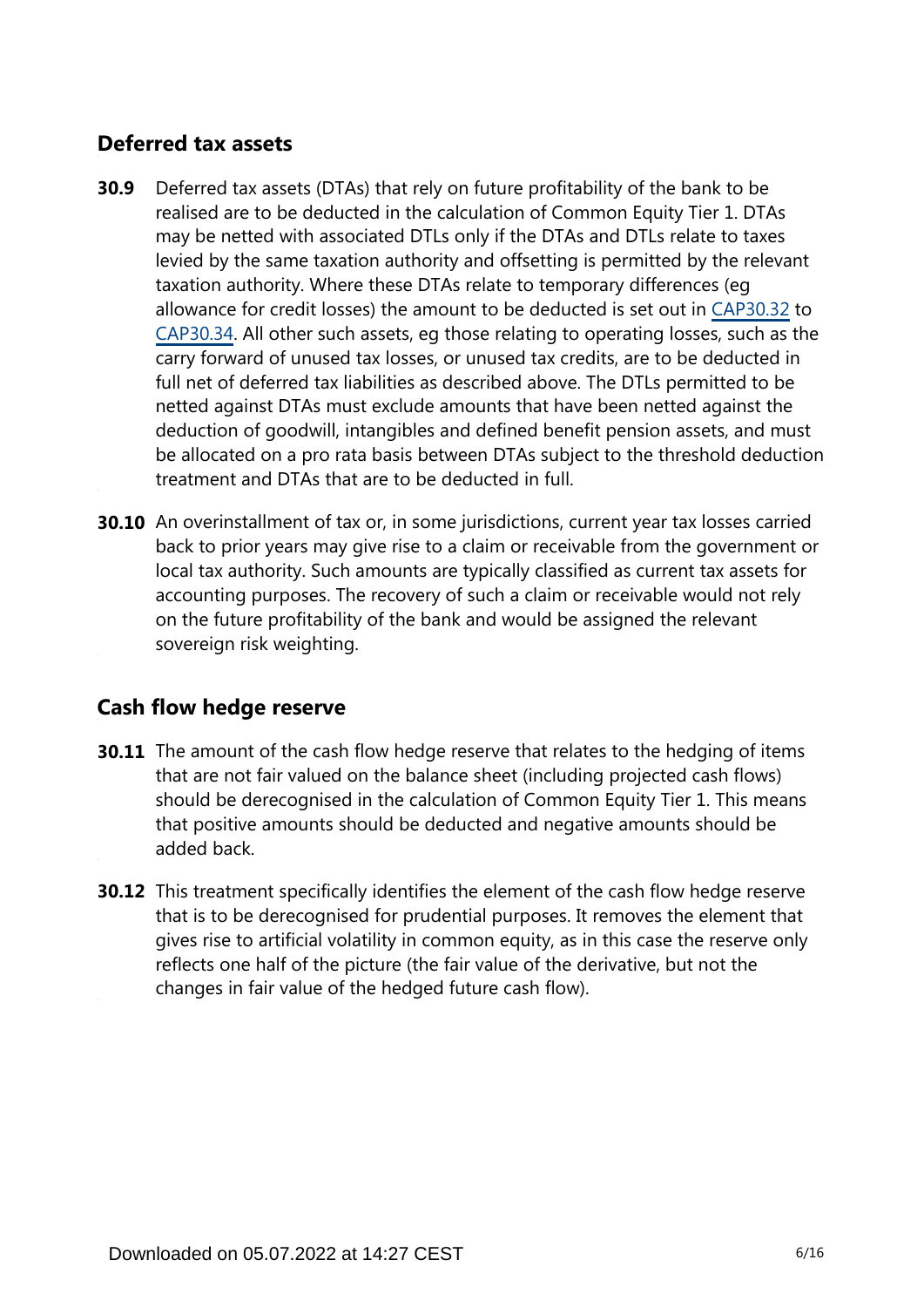## **Shortfall of the stock of provisions to expected losses**

**30.13** Banks using the internal ratings-based (IRB) approach for other asset classes must compare the amount of total eligible provisions, as defined in [CRE35.4,](https://www.bis.org/basel_framework/chapter/CRE/35.htm?tldate=20210228&inforce=20191215&published=20191215#paragraph_CRE_35_20191215_35_4) with the total expected loss amount as calculated within the IRB approach and defined in [CRE35.2.](https://www.bis.org/basel_framework/chapter/CRE/35.htm?tldate=20210228&inforce=20191215&published=20191215#paragraph_CRE_35_20191215_35_2) Where the total expected loss amount exceeds total eligible provisions, banks must deduct the difference from Common Equity Tier 1. The full amount is to be deducted and should not be reduced by any tax effects that could be expected to occur if provisions were to rise to the level of expected losses. Securitisation exposures will be subject to [CRE40.36](https://www.bis.org/basel_framework/chapter/CRE/40.htm?tldate=20210228&inforce=20191215&published=20191215#paragraph_CRE_40_20191215_40_36) and will contribute to neither the total expected loss amount nor the total eligible provisions.

## **Gain on sale related to securitisation transactions**

**30.14** Banks must deduct from Common Equity Tier 1 any increase in equity capital resulting from a securitisation transaction, such as that associated with expected future margin income resulting in a gain on sale that is recognised in regulatory capital.

# **Cumulative gains and losses due to changes in own credit risk on fair valued liabilities**

**30.15** Derecognise in the calculation of Common Equity Tier 1, all unrealised gains and losses that have resulted from changes in the fair value of liabilities that are due to changes in the bank's own credit risk. In addition, with regard to derivative liabilities, derecognise all accounting valuation adjustments arising from the bank's own credit risk. The offsetting between valuation adjustments arising from the bank's own credit risk and those arising from its counterparties' credit risk is not allowed.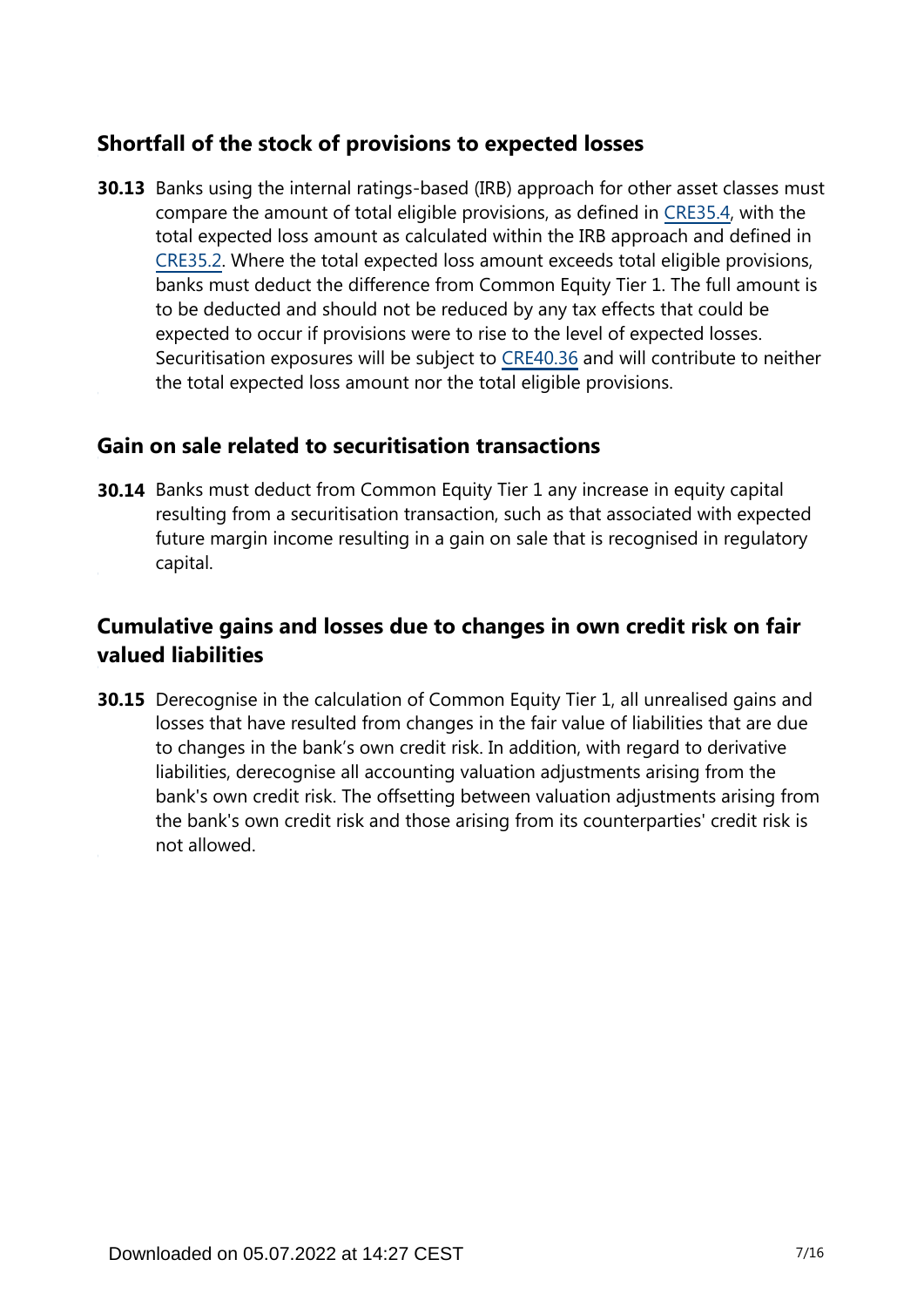# **Defined benefit pension fund assets and liabilities**

- **30.16** Defined benefit pension fund liabilities, as included on the balance sheet, must be fully recognised in the calculation of Common Equity Tier 1 (ie Common Equity Tier 1 cannot be increased through derecognising these liabilities). For each defined benefit pension fund that is an asset on the balance sheet, the net asset on the balance sheet in respect of the plan or fund should be deducted in the calculation of Common Equity Tier 1 net of any associated deferred tax liability which would be extinguished if the asset should become impaired or derecognised under the relevant accounting standards. Assets in the fund to which the bank has unrestricted and unfettered access can, with supervisory approval, offset the deduction. Such offsetting assets should be given the risk weight they would receive if they were owned directly by the bank.
- **30.17** This treatment addresses the concern that assets arising from pension funds may not be capable of being withdrawn and used for the protection of depositors and other creditors of a bank. The concern is that their only value stems from a reduction in future payments into the fund. The treatment allows for banks to reduce the deduction of the asset if they can address these concerns and show that the assets can be easily and promptly withdrawn from the fund.

# **Investments in own shares (treasury stock), own other capital instruments or own other TLAC liabilities**

- **30.18** All of a bank's investments in its own common shares, whether held directly or indirectly, will be deducted in the calculation of Common Equity Tier 1 (unless already derecognised under the relevant accounting standards). In addition, any own stock which the bank could be contractually obliged to purchase should be deducted in the calculation of Common Equity Tier 1. The treatment described will apply irrespective of the location of the exposure in the banking book or the trading book. In addition:
	- (1) Gross long positions may be deducted net of short positions in the same underlying exposure only if the short positions involve no counterparty risk.
	- (2) Banks should look through holdings of index securities to deduct exposures to own shares. However, gross long positions in own shares resulting from holdings of index securities may be netted against short position in own shares resulting from short positions in the same underlying index. In such cases the short positions may involve counterparty risk (which will be subject to the relevant counterparty credit risk charge).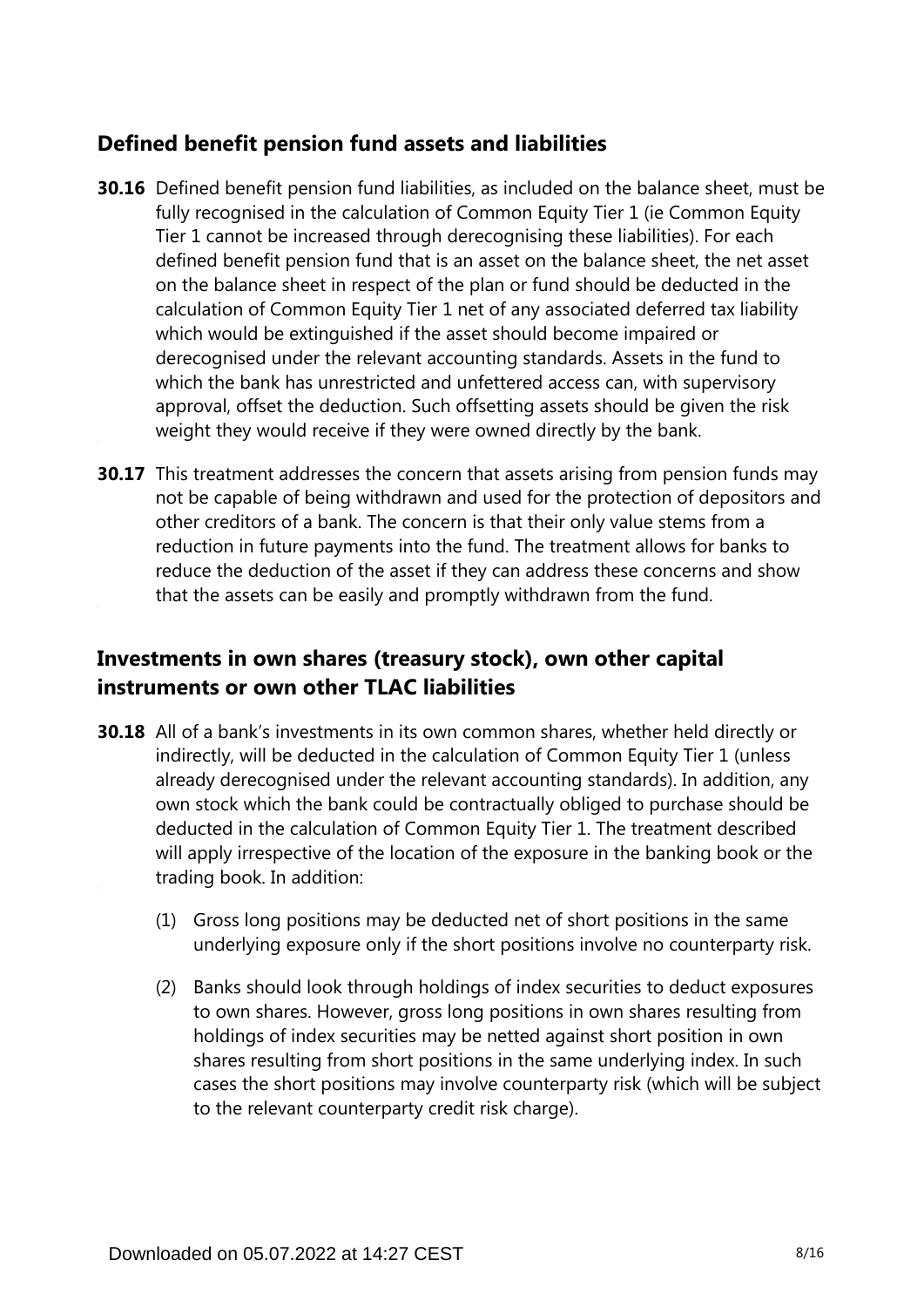- (3) Subject to supervisory approval, a bank may use a conservative estimate of investments in its own shares where the exposure results from holdings of index securities and the bank finds it operationally burdensome to look through and monitor its exact exposure.
- **30.19** This deduction is necessary to avoid the double-counting of a bank's own capital. Certain accounting regimes do not permit the recognition of treasury stock and so this deduction is only relevant where recognition on the balance sheet is permitted. The treatment seeks to remove the double-counting that arises from direct holdings, indirect holdings via index funds and potential future holdings as a result of contractual obligations to purchase own shares.
- **30.20** Following the same approach outlined above, banks must deduct investments in their own Additional Tier 1 in the calculation of their Additional Tier 1 capital and must deduct investments in their own Tier 2 in the calculation of their Tier 2 capital. G-SIB resolution entities must deduct holdings of their own other TLAC liabilities in the calculation of their TLAC resources. If a bank is required to make a deduction from a particular tier of capital and it does not have enough of that tier of capital to satisfy that deduction, then the shortfall will be deducted from the next higher tier of capital. In the case of insufficient TLAC resources, then the holdings will be deducted from Tier 2.

## **Reciprocal cross-holdings in the capital or other TLAC liabilities of banking, financial and insurance entities**

**30.21** Reciprocal cross-holdings of capital that are designed to artificially inflate the capital position of banks will be deducted in full. Banks must apply a "corresponding deduction approach" to such investments in the capital of other banks, other financial institutions and insurance entities. This means the deduction should be applied to the same component of capital for which the capital would qualify if it was issued by the bank itself. Reciprocal cross-holdings of other TLAC liabilities that are designed to artificially inflate the TLAC position of G-SIBs must be deducted in full from Tier 2 capital.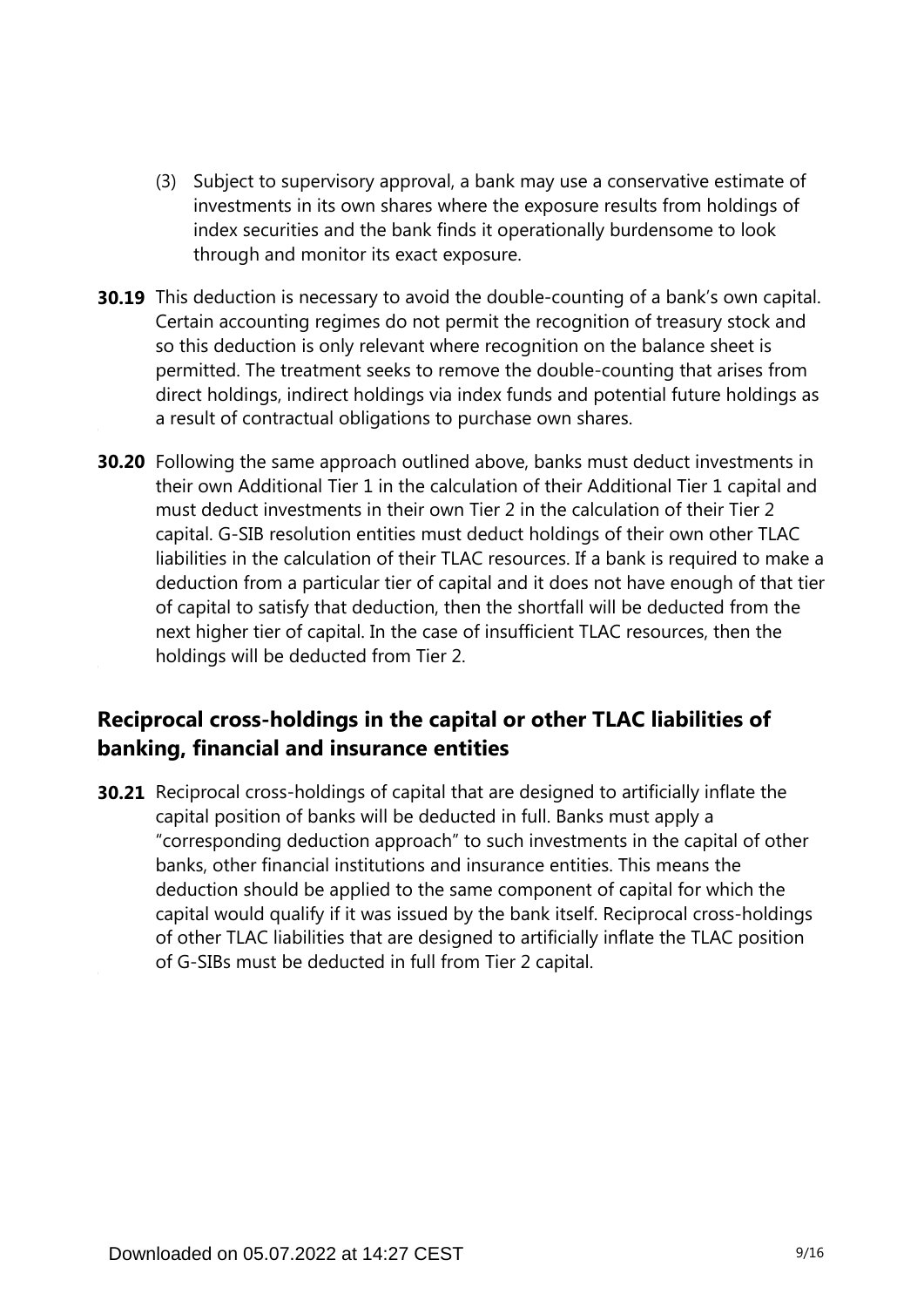# **Investments in the capital or other TLAC liabilities of banking, financial and insurance entities that are outside the scope of regulatory consolidation and where the bank does not own more than 10% of the issued common share capital of the entity**

- <span id="page-9-2"></span><span id="page-9-1"></span><span id="page-9-0"></span>**30.22** The regulatory adjustment described in this section applies to investments in the capital or other TLAC liabilities of banking, financial and insurance entities that are outside the scope of regulatory consolidation and where the bank does not own more than 10% of the issued common share capital of the entity. These investments are deducted from regulatory capital, subject to a threshold. For the purpose of this regulatory adjustment:
	- (1) Investments include direct, indirect<sup>[5](#page-10-0)</sup> and synthetic holdings of capital instruments or other TLAC liabilities. For example, banks should look through holdings of index securities to determine their underlying holdings of capital or other TLAC liabilities.<sup>[6](#page-10-1)</sup>
	- (2) Holdings in both the banking book and trading book are to be included. Capital includes common stock and all other types of cash and synthetic capital instruments (eg subordinated debt). Other TLAC liabilities are defined in [CAP30.3](https://www.bis.org/basel_framework/chapter/CAP/30.htm?tldate=20210228&inforce=20191215&published=20191215#paragraph_CAP_30_20191215_30_3) and [CAP30.4](https://www.bis.org/basel_framework/chapter/CAP/30.htm?tldate=20210228&inforce=20191215&published=20191215#paragraph_CAP_30_20191215_30_4).
	- (3) For capital instruments, it is the net long position that is to be included (ie the gross long position net of short positions in the same underlying exposure where the maturity of the short position either matches the maturity of the long position or has a residual maturity of at least one year). Banks are also permitted to net gross long positions arising through holdings of index securities against short positions in the same underlying index, as long as the maturity of the short position matches the maturity of the long position or has residual maturity of at least a year. For other TLAC liabilities, it is the gross long position in [CAP30.23,](https://www.bis.org/basel_framework/chapter/CAP/30.htm?tldate=20210228&inforce=20191215&published=20191215#paragraph_CAP_30_20191215_30_23) [CAP30.24](https://www.bis.org/basel_framework/chapter/CAP/30.htm?tldate=20210228&inforce=20191215&published=20191215#paragraph_CAP_30_20191215_30_24) and [CAP30.25](https://www.bis.org/basel_framework/chapter/CAP/30.htm?tldate=20210228&inforce=20191215&published=20191215#paragraph_CAP_30_20191215_30_25) and the net long position that is to be included in [CAP30.26](https://www.bis.org/basel_framework/chapter/CAP/30.htm?tldate=20210228&inforce=20191215&published=20191215#paragraph_CAP_30_20191215_30_26).
	- (4) Underwriting positions in capital instruments or other TLAC liabilities held for five working days or less can be excluded. Underwriting positions held for longer than five working days must be included.
	- (5) If the capital instrument of the entity in which the bank has invested does not meet the criteria for Common Equity Tier 1, Additional Tier 1, or Tier 2 capital of the bank, the capital is to be considered common shares for the purposes of this regulatory adjustment.<sup>[7](#page-10-2)</sup>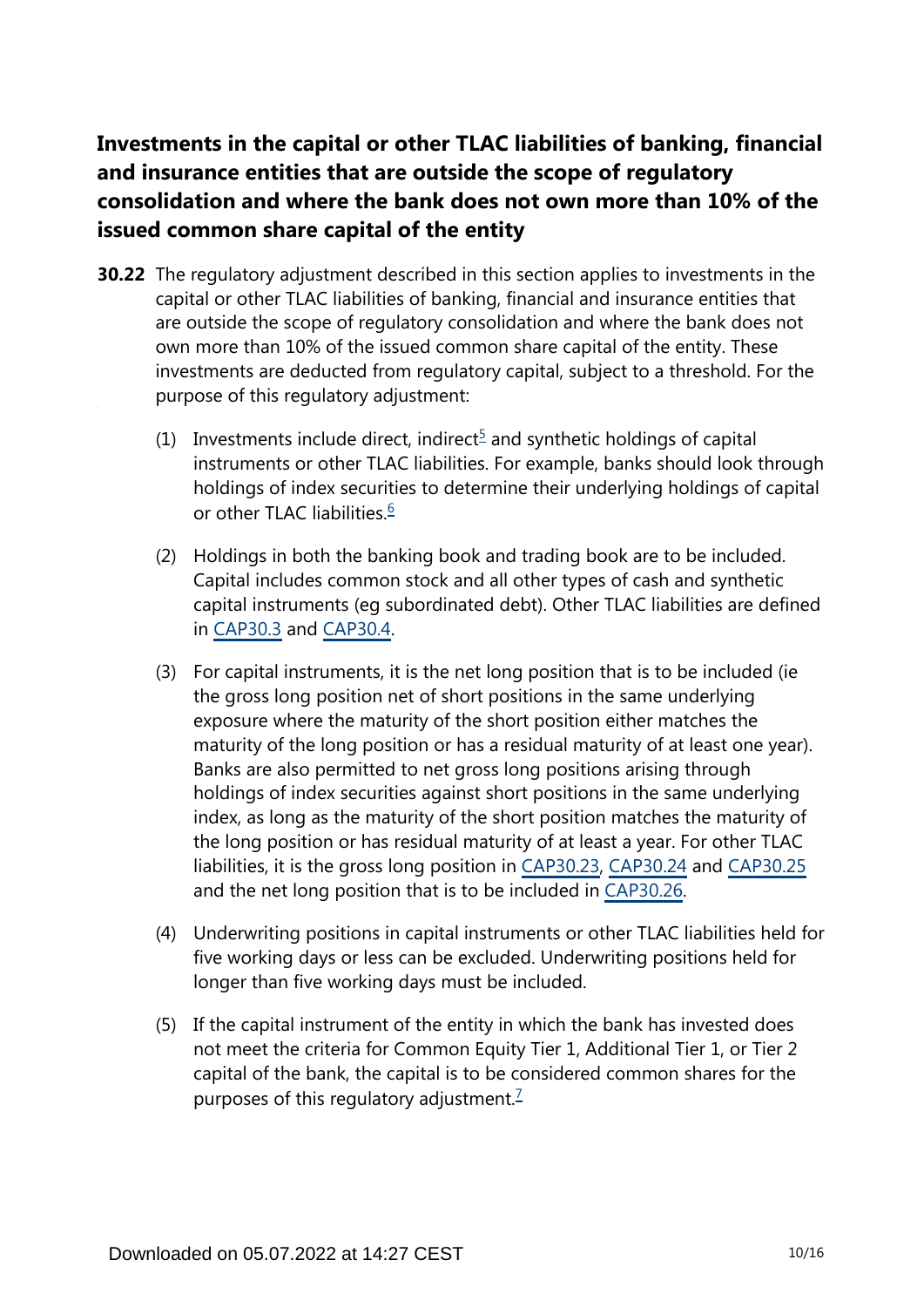(6) National discretion applies to allow banks, with prior supervisory approval, to exclude temporarily certain investments where these have been made in the context of resolving or providing financial assistance to reorganise a distressed institution.

### *Footnotes*

<span id="page-10-0"></span>*[5](#page-9-0)*

*Indirect holdings are exposures or parts of exposures that, if a direct holding loses its value, will result in a loss to the bank substantially equivalent to the loss in value of the direct holding.*

- <span id="page-10-1"></span>*If banks find it operationally burdensome to look through and monitor their exact exposure to the capital or other TLAC liabilities of other financial institutions as a result of their holdings of index securities, national authorities may permit banks, subject to prior supervisory approval, to use a conservative estimate. The methodology should demonstrate that in no case will the actual exposure be higher than the estimated exposure. [6](#page-9-1)*
- <span id="page-10-2"></span>*If the investment is issued out of a regulated financial entity and not included in regulatory capital in the relevant sector of the financial entity, it is not required to be deducted. [7](#page-9-2)*
- **30.23** A G-SIB's holdings of other TLAC liabilities must be deducted from Tier 2 capital resources, unless either the following conditions are met, or the holding falls within the 10% threshold provided in [CAP30.26](https://www.bis.org/basel_framework/chapter/CAP/30.htm?tldate=20210228&inforce=20191215&published=20191215#paragraph_CAP_30_20191215_30_26).
	- (1) The holding has been designated by the bank to be treated in accordance with this paragraph;
	- (2) The holding is in the bank's trading book;
	- (3) The holding is sold within 30 business days of the date of acquisition; and
	- (4) Such holdings are, in aggregate and on a gross long basis, less than 5% of the G-SIB's common equity (after apply all other regulatory adjustments in full listed prior to [CAP30.22](https://www.bis.org/basel_framework/chapter/CAP/30.htm?tldate=20210228&inforce=20191215&published=20191215#paragraph_CAP_30_20191215_30_22).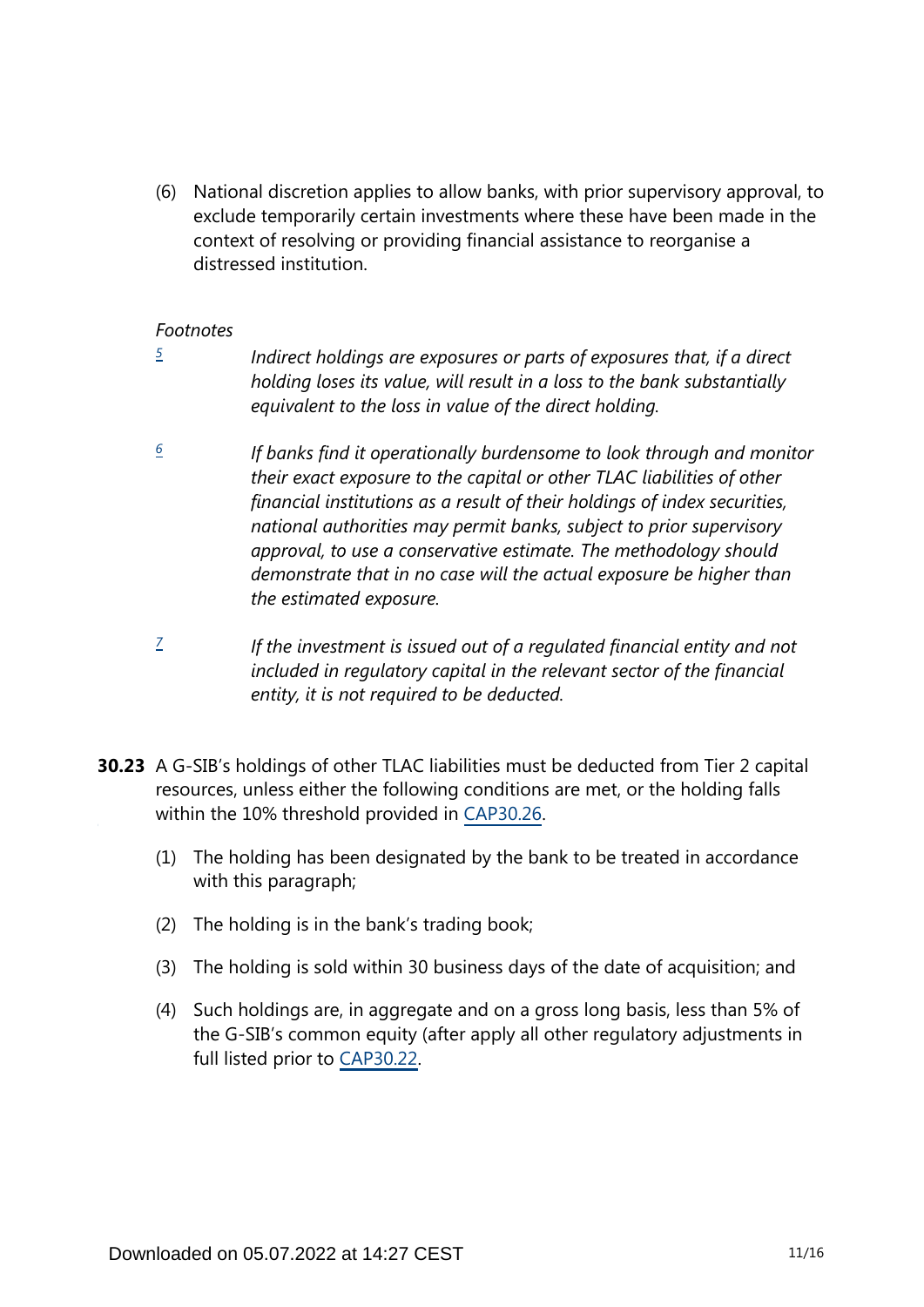**30.24** If a holding designated under [CAP30.23](https://www.bis.org/basel_framework/chapter/CAP/30.htm?tldate=20210228&inforce=20191215&published=20191215#paragraph_CAP_30_20191215_30_23) no longer meets any of the conditions set out in that paragraph, it must be deducted in full from Tier 2 capital. Once a holding has been designated under [CAP30.23](https://www.bis.org/basel_framework/chapter/CAP/30.htm?tldate=20210228&inforce=20191215&published=20191215#paragraph_CAP_30_20191215_30_23), it may not subsequently be included within the 10% threshold referred to in [CAP30.26.](https://www.bis.org/basel_framework/chapter/CAP/30.htm?tldate=20210228&inforce=20191215&published=20191215#paragraph_CAP_30_20191215_30_26) This approach is

designed to limit the use of the 5% threshold in [CAP30.23](https://www.bis.org/basel_framework/chapter/CAP/30.htm?tldate=20210228&inforce=20191215&published=20191215#paragraph_CAP_30_20191215_30_23) to holdings of TLAC instruments needed to be held within the banking system to ensure deep and liquid markets.

- **30.25** If a bank is not a G-SIB, its holdings of other TLAC liabilities must be deducted from Tier 2 capital resources, unless:
	- (1) such holdings are, in aggregate and on a gross long basis, less than 5% of the bank's common equity (after applying all other regulatory adjustments listed in full prior to [CAP30.22](https://www.bis.org/basel_framework/chapter/CAP/30.htm?tldate=20210228&inforce=20191215&published=20191215#paragraph_CAP_30_20191215_30_22)); or
	- (2) the holdings fall within the 10% threshold provided in [CAP30.26.](https://www.bis.org/basel_framework/chapter/CAP/30.htm?tldate=20210228&inforce=20191215&published=20191215#paragraph_CAP_30_20191215_30_26)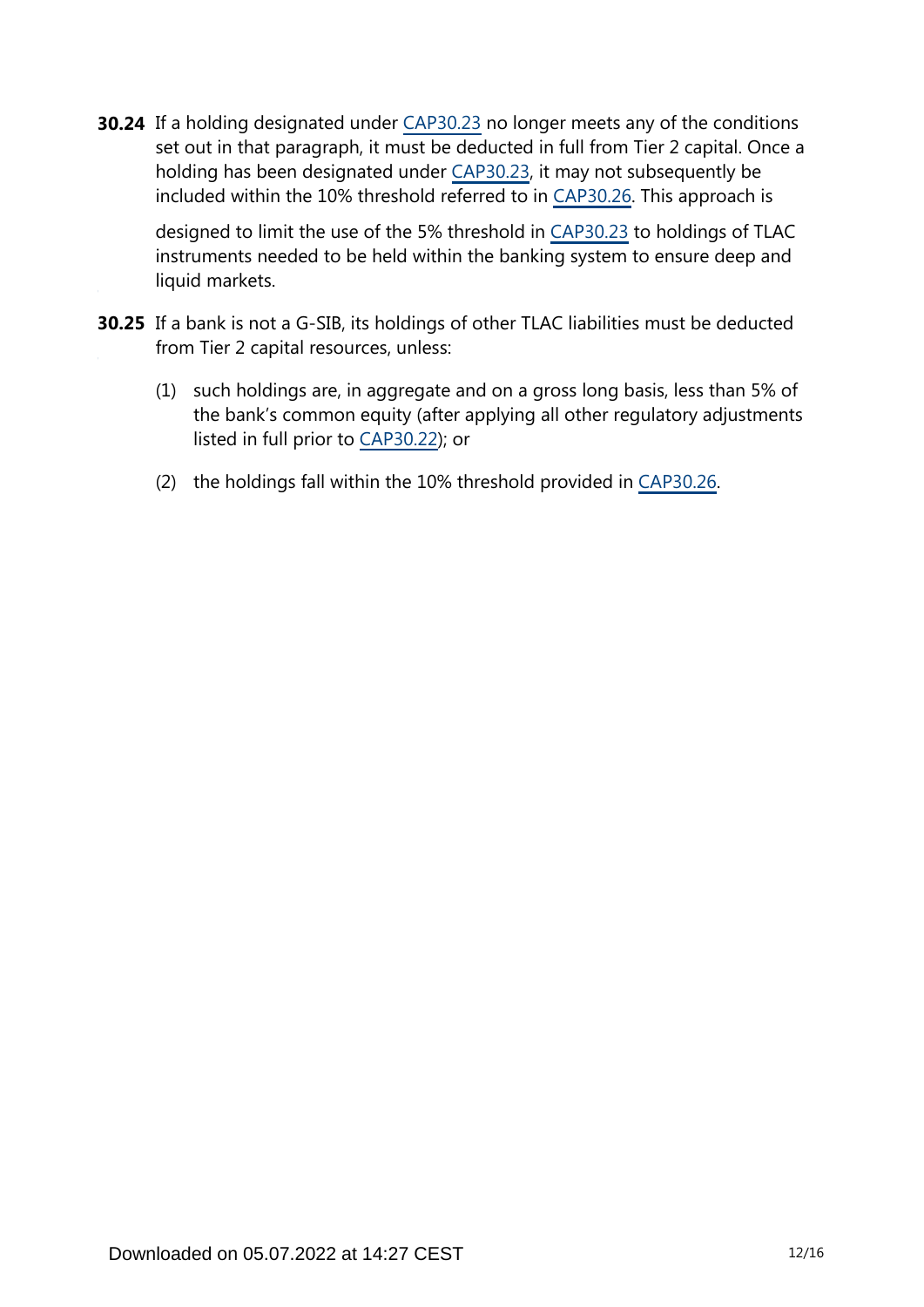- **30.26** If the total of all holdings of capital instruments and other TLAC liabilities, as listed in [CAP30.22](https://www.bis.org/basel_framework/chapter/CAP/30.htm?tldate=20210228&inforce=20191215&published=20191215#paragraph_CAP_30_20191215_30_22) and not covered by the 5% threshold described in [CAP30.23](https://www.bis.org/basel_framework/chapter/CAP/30.htm?tldate=20210228&inforce=20191215&published=20191215#paragraph_CAP_30_20191215_30_23) and [CAP30.24](https://www.bis.org/basel_framework/chapter/CAP/30.htm?tldate=20210228&inforce=20191215&published=20191215#paragraph_CAP_30_20191215_30_24) (for G-SIBs) or [CAP30.25](https://www.bis.org/basel_framework/chapter/CAP/30.htm?tldate=20210228&inforce=20191215&published=20191215#paragraph_CAP_30_20191215_30_25) (for non-G-SIBs), in aggregate and on a net long basis exceed 10% of the bank's common equity (after applying all other regulatory adjustments in full listed prior to [CAP30.22\)](https://www.bis.org/basel_framework/chapter/CAP/30.htm?tldate=20210228&inforce=20191215&published=20191215#paragraph_CAP_30_20191215_30_22) then the amount above 10% is required to be deducted. In the case of capital instruments, deduction should be made applying a corresponding deduction approach. This means the deduction should be applied to the same component of capital for which the capital would qualify if it was issued by the bank itself. In the case of holdings of other TLAC liabilities, the deduction should be applied to Tier 2 capital. Accordingly, the amount to be deducted from common equity should be calculated as the total of all holdings of capital instruments and those holdings of other TLAC liabilities not covered by [CAP30.23](https://www.bis.org/basel_framework/chapter/CAP/30.htm?tldate=20210228&inforce=20191215&published=20191215#paragraph_CAP_30_20191215_30_23) and [CAP30.24](https://www.bis.org/basel_framework/chapter/CAP/30.htm?tldate=20210228&inforce=20191215&published=20191215#paragraph_CAP_30_20191215_30_24) or [CAP30.25](https://www.bis.org/basel_framework/chapter/CAP/30.htm?tldate=20210228&inforce=20191215&published=20191215#paragraph_CAP_30_20191215_30_25) which in aggregate exceed 10% of the bank's common equity (as per above) multiplied by the common equity holdings as a percentage of the total holdings of capital instruments and other TLAC liabilities not covered by [CAP30.23](https://www.bis.org/basel_framework/chapter/CAP/30.htm?tldate=20210228&inforce=20191215&published=20191215#paragraph_CAP_30_20191215_30_23) and [CAP30.24](https://www.bis.org/basel_framework/chapter/CAP/30.htm?tldate=20210228&inforce=20191215&published=20191215#paragraph_CAP_30_20191215_30_24) or [CAP30.25.](https://www.bis.org/basel_framework/chapter/CAP/30.htm?tldate=20210228&inforce=20191215&published=20191215#paragraph_CAP_30_20191215_30_25) This would result in a common equity deduction which corresponds to the proportion of the holdings held in common equity. Similarly, the amount to be deducted from Additional Tier 1 capital should be calculated as the total of all holdings of capital instruments and other TLAC liabilities not covered by [CAP30.23](https://www.bis.org/basel_framework/chapter/CAP/30.htm?tldate=20210228&inforce=20191215&published=20191215#paragraph_CAP_30_20191215_30_23) and [CAP30.24](https://www.bis.org/basel_framework/chapter/CAP/30.htm?tldate=20210228&inforce=20191215&published=20191215#paragraph_CAP_30_20191215_30_24) or [CAP30.25](https://www.bis.org/basel_framework/chapter/CAP/30.htm?tldate=20210228&inforce=20191215&published=20191215#paragraph_CAP_30_20191215_30_25) which in aggregate exceed 10% of the bank's common equity (as per above) multiplied by the Additional Tier 1 capital holdings as a percentage of the total. The amount to be deducted from Tier 2 capital should be calculated as the total of all holdings of capital instruments and other TLAC liabilities not covered by [CAP30.23](https://www.bis.org/basel_framework/chapter/CAP/30.htm?tldate=20210228&inforce=20191215&published=20191215#paragraph_CAP_30_20191215_30_23) and [CAP30.24](https://www.bis.org/basel_framework/chapter/CAP/30.htm?tldate=20210228&inforce=20191215&published=20191215#paragraph_CAP_30_20191215_30_24) or [CAP30.25](https://www.bis.org/basel_framework/chapter/CAP/30.htm?tldate=20210228&inforce=20191215&published=20191215#paragraph_CAP_30_20191215_30_25) which in aggregate exceed 10% of the bank's common equity (as per above) multiplied by holdings of the Tier 2 capital and other TLAC liabilities as a percentage of the total.
- **30.27** If a bank is required to make a deduction from a particular tier of capital and it does not have enough of that tier of capital to satisfy that deduction, the shortfall will be deducted from the next higher tier of capital (eg if a bank does not have enough Additional Tier 1 capital to satisfy the deduction, the shortfall will be deducted from Common Equity Tier 1).
- **30.28** Amounts that are not deducted will continue to be risk weighted. Thus, instruments in the trading book will be treated as per the market risk rules and instruments in the banking book should be treated as per the IRB approach or the standardised approach (as applicable). For the application of risk weighting the amount of the holdings must be allocated on a pro rata basis between those below and those above the threshold.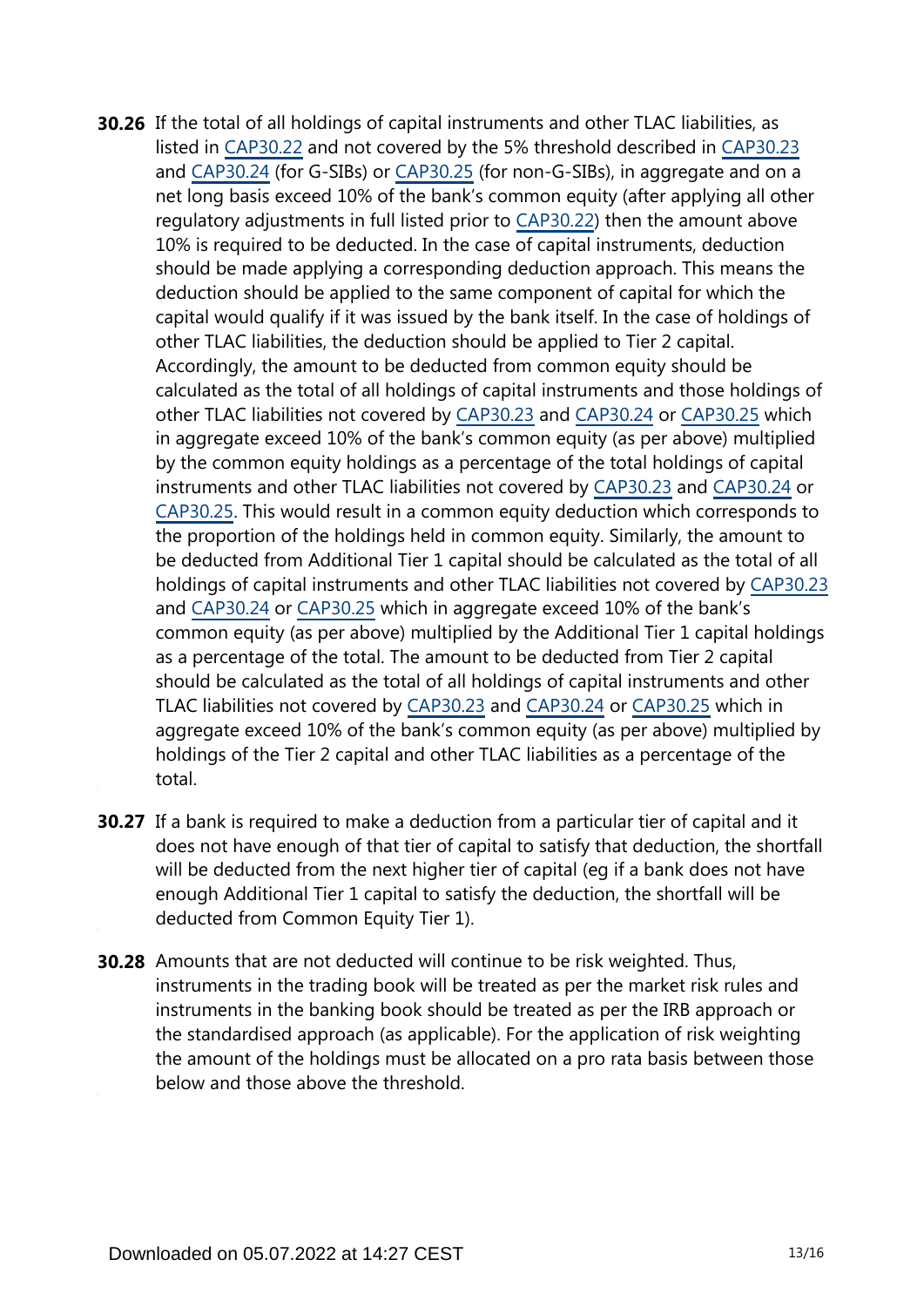# **Significant investments in the capital or other TLAC liabilities of banking, financial and insurance entities that are outside the scope of regulatory consolidation**

- <span id="page-13-3"></span><span id="page-13-2"></span><span id="page-13-1"></span><span id="page-13-0"></span>**30.29** The regulatory adjustment described in this section applies to investments in the capital or other TLAC liabilities of banking, financial and insurance entities that are outside the scope of regulatory consolidation $8$  where the bank owns more than 10% of the issued common share capital of the issuing entity or where the entity is an affiliate $9$  of the bank. In addition:
	- (1) Investments include direct, indirect and synthetic holdings of capital instruments or other TLAC liabilities. For example, banks should look through holdings of index securities to determine their underlying holdings of capital or other TLAC liabilities  $\frac{10}{10}$  $\frac{10}{10}$  $\frac{10}{10}$
	- (2) Holdings in both the banking book and trading book are to be included. Capital includes common stock and all other types of cash and synthetic capital instruments (eg subordinated debt). Other TLAC liabilities are defined in [CAP30.3](https://www.bis.org/basel_framework/chapter/CAP/30.htm?tldate=20210228&inforce=20191215&published=20191215#paragraph_CAP_30_20191215_30_3) to [CAP30.4](https://www.bis.org/basel_framework/chapter/CAP/30.htm?tldate=20210228&inforce=20191215&published=20191215#paragraph_CAP_30_20191215_30_4). It is the net long position that is to be included (ie the gross long position net of short positions in the same underlying exposure where the maturity of the short position either matches the maturity of the long position or has a residual maturity of at least one year). Banks are also permitted to net gross long positions arising through holdings of index securities against short positions in the same underlying index, as long as the maturity of the short position matches the maturity of the long position or has residual maturity of at least a year.
	- (3) Underwriting positions in capital instruments or other TLAC liabilities held for five working days or less can be excluded. Underwriting positions held for longer than five working days must be included.
	- (4) If the capital instrument of the entity in which the bank has invested does not meet the criteria for Common Equity Tier 1, Additional Tier 1, or Tier 2 capital of the bank, the capital is to be considered common shares for the purposes of this regulatory adjustment. $11$
	- (5) National discretion applies to allow banks, with prior supervisory approval, to exclude temporarily certain investments where these have been made in the context of resolving or providing financial assistance to reorganise a distressed institution.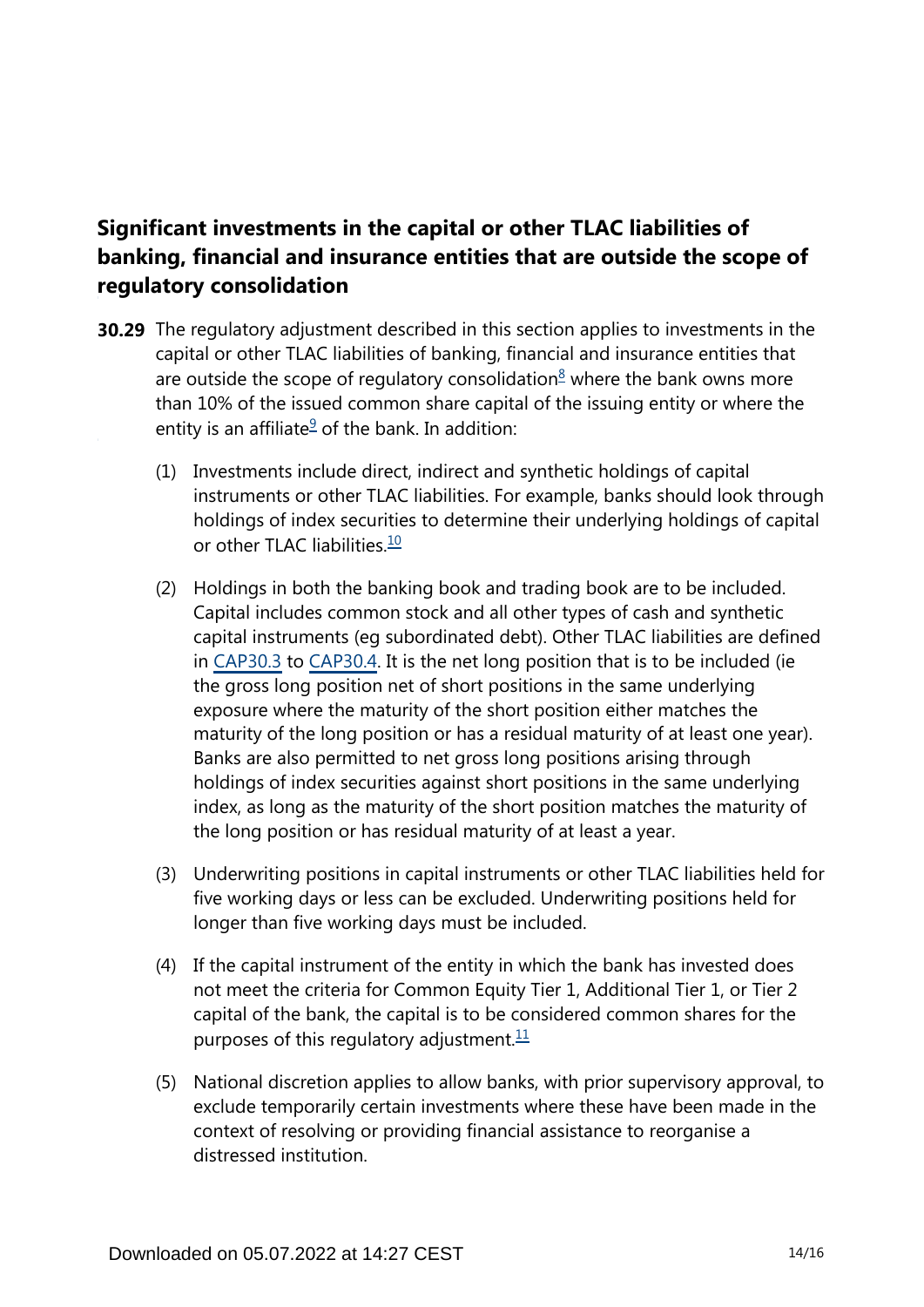## *Footnotes*

- <span id="page-14-0"></span>*Investments in entities that are outside of the scope of regulatory consolidation refers to investments in entities that have not been consolidated at all or have not been consolidated in such a way as to result in their assets being included in the calculation of consolidated risk-weighted assets of the group. [8](#page-13-0)*
- <span id="page-14-1"></span>*An affiliate of a bank is defined as a company that controls, or is controlled by, or is under common control with, the bank. Control of a company is defined as (1) ownership, control, or holding with power to vote 20% or more of a class of voting securities of the company; or (2) consolidation of the company for financial reporting purposes. [9](#page-13-1)*
- <span id="page-14-2"></span>*If a bank finds it operationally burdensome to look through and monitor their exact exposure to the capital or other TLAC liabilities of other financial institutions as a result of their holdings of index securities, national authorities may permit banks, subject to prior supervisory approval, to use a conservative estimate. [10](#page-13-2)*
- <span id="page-14-3"></span>*If the investment is issued out of a regulated financial entity and not included in regulatory capital in the relevant sector of the financial entity, it is not required to be deducted. [11](#page-13-3)*
- **30.30** All investments in capital instruments included above that are not common shares must be fully deducted following a corresponding deduction approach. This means the deduction should be applied to the same tier of capital for which the capital would qualify if it was issued by the bank itself. All holdings of other TLAC liabilities included above (and as defined in [CAP30.3](https://www.bis.org/basel_framework/chapter/CAP/30.htm?tldate=20210228&inforce=20191215&published=20191215#paragraph_CAP_30_20191215_30_3) to [CAP30.5](https://www.bis.org/basel_framework/chapter/CAP/30.htm?tldate=20210228&inforce=20191215&published=20191215#paragraph_CAP_30_20191215_30_5) ie applying the proportionate deduction approach for holdings of instruments eligible for TLAC by virtue of the penultimate paragraph of Section 11 of the FSB TLAC Term Sheet) must be fully deducted from Tier 2 capital. If the bank is required to make a deduction from a particular tier of capital and it does not have enough of that tier of capital to satisfy that deduction, the shortfall will be deducted from the next higher tier of capital (eg if a bank does not have enough Additional Tier 1 capital to satisfy the deduction, the shortfall will be deducted from Common Equity Tier 1).
- **30.31** Investments included above that are common shares will be subject to the threshold treatment described in the next section.